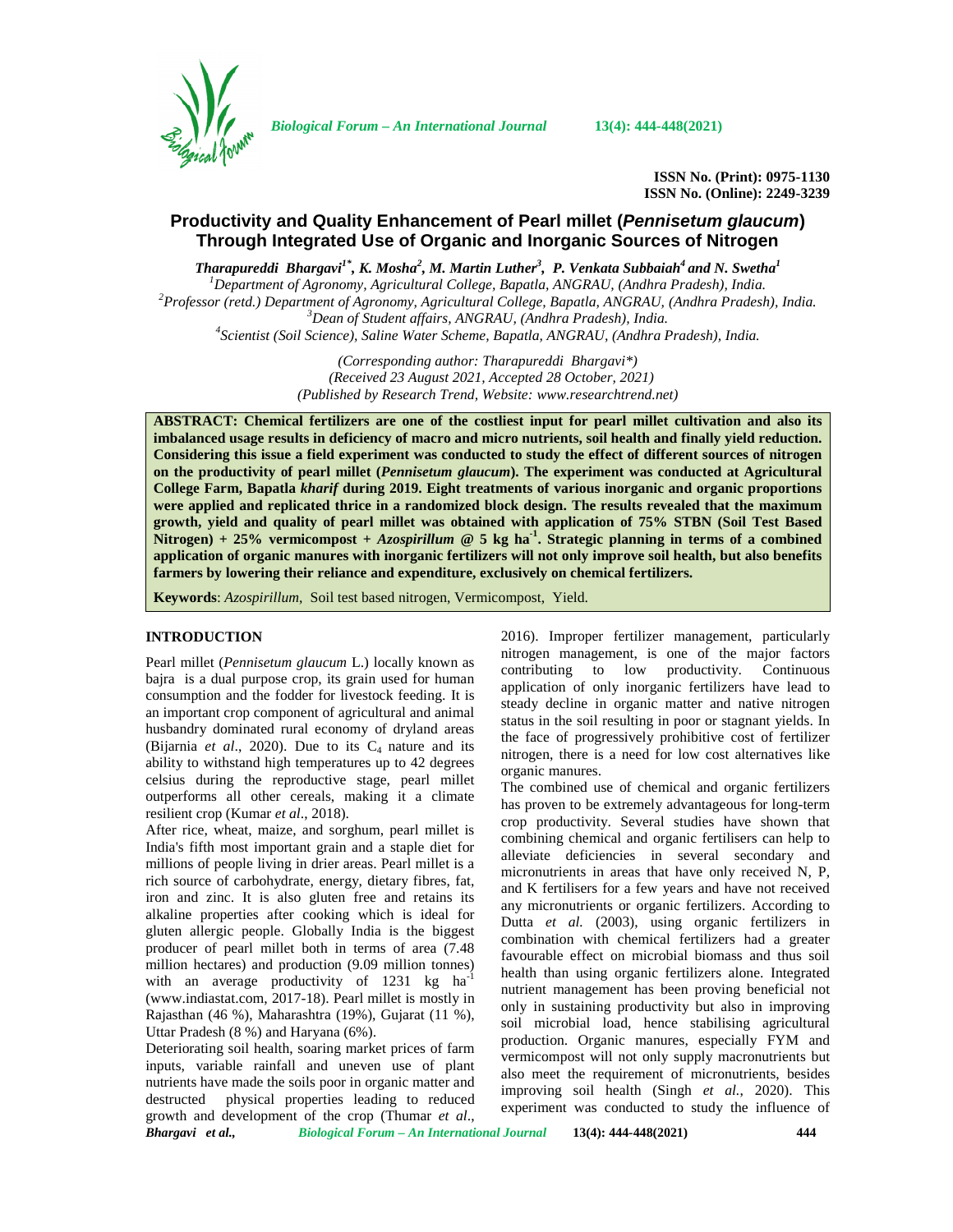organic and inorganic sources of nitrogen on productivity of pearl millet.

### **MATERIALS AND METHODS**

A field experiment (*Kharif-*2019) was conducted at Agricultural College Farm, Bapatla. During the crop growth period, the weekly mean maximum and minimum temperature ranged from  $29.8^{\circ}$ C to  $35.1^{\circ}$ C and  $23.5^{\circ}$ C to  $26.3^{\circ}$ C respectively. The weekly mean relative humidity (8.30 hrs.) and (17.30 hrs.) ranged from 55 to 87 per cent and 48 to 85 per cent. A total rainfall of 608.2 mm was received during the crop growth period.

Soils of the experimental field were neutral in reaction, sandy in texture with low in organic carbon, available N and medium in available P, K. The field was ploughed twice with tractor-drawn cultivator and then harrowed by planking to provide a good tilth for crop growth. The experiment was laid out in a simple randomized block design with 8 treatments and each treatment was replicated thrice. The field was divided into 24 plots, each having a size of 5.4 m  $\times$  4.5 m. The treatments for field experiments were  $T_1$ : 100% STBN,  $T_2$ : 75% STBN + 25% FYM, T3: 75% STBN + 25% vermicompost,  $T_4$ : 75% STBN + 25% FYM + and la  $Azospirillum \quad @ 5 kg$  ha<sup>-1</sup>, T<sub>5</sub>: 75% STBN + 25% harvest. Hi<sub>3</sub> vermicompost + *Azospirillum* @ 5 kg ha<sup>-1</sup>,  $T_6$ : 50%  $STBN + 50\%$  FYM + *Azospirillum* @ 5 kg ha<sup>-1</sup>, T<sub>7</sub>: *A* 50% STBN + 50% vermicompost + *Azospirillum* @ 5 kg ha<sup>-1</sup> and T<sub>8</sub>: 100% STBN + *Azospirillum* @ 5 kg ha<sup>-1</sup> The N system of the 1 . The N contents in the organic sources were farmyard manure (FYM) 0.5% and vermicompost 1.5%. Pearl millet (Rana hybrid) was sown in rows of 45 cm apart from each other manually during *kharif*. After germination, the crop was thinned and row to row and plant-to-plant distance was maintained at 45 cm and 15 cm each. The organic manures *viz.*, FYM and vermicompost were applied in field as per treatments before fifteen days of crop sowing and *Azospirillum* @ 5 kg ha $^{-1}$  was applied as per treatments on the day of sowing. The respective doses of manures were applied as per treatments. Soil test based nitrogen  $@ 75$  kg ha<sup>-1</sup>

was applied as per the treatments in two equal splits *i.e.,* half at basal and remaining half was top dressed at 40 days after sowing. As initial soil N status was low, additional 15 kg N (25%) apart from the recommended dose of nitrogen (60 kg) was added. Single superphosphate and MOP were applied to all the plots uniformly to supply 40 kg  $P_2O_5$  ha<sup>-1</sup> and 25 kg  $K_2O$  ha<sup>-1</sup>. Fertilizer N was applied through urea. The data on SPAD, days to flowering, days to maturity, earheads m<sup>-2</sup>, earhead length, test weight, grain yield, straw yield, protein content, nitrogen content and crude fibre content were recorded as per standard procedures. The crop was harvested at 90 DAS. Grain and stover yields were also recorded. Data were analyzed using ANOVA and the significance was tested by Fisher's (1950) least significance difference (p=0.05).

## **RESULTS AND DISCUSSION**

 $T_6$ : 50% application of 75% STBN + 25% vermicompost + **Growth attributes.** SPAD meter readings determine the availability of nitrogen during the crop period in leaf. The data presented in Table 1 revealed that SPAD values differed significantly with different nitrogen treatments imposed on pearl millet. It was found that readings increased initially from 30 DAS to 60 DAS and later on got gradually decreased till the end of harvest. Highest SPAD meter readings recorded with *Azospirillum* @ 5 kg ha<sup>-1</sup> and it was on par with  $T_8$  $(100\%$  STBN + *Azospirillum* @ 5 kg ha<sup>-1</sup>) and T<sub>4</sub> (75%)  $STBN + 25 % FYM + Azospirillum @ 5 kg ha<sup>-1</sup>) at 30,$ 60 DAS and at maturity. Minimum value was recorded with 50% STBN though urea and 50% N through FYM along with *Azospirillum* @ 5 kg ha-1 . Singh *et al*. (2013) noticed significantly higher SPAD readings of pearl millet with application of 50% RDN through FYM + 50% RDN through urea and lower SPAD readings were recorded with control.

> The observation on days to 50% flowering and days to maturity revealed that there was no significant difference with integrated use of organic and inorganic treatments.

|                                                                                             | <b>SPAD</b> meter readings |               |             | Days to 50 $\%$ | Days to  |
|---------------------------------------------------------------------------------------------|----------------------------|---------------|-------------|-----------------|----------|
| <b>Treatments</b>                                                                           | <b>30 DAS</b>              | <b>60 DAS</b> | At maturity | flowering       | maturity |
| 100% STBN<br>$T_1$ :                                                                        | 43.14                      | 47.12         | 35.67       | 50              | 87       |
| 75% STBN + 25% FYM<br>$T_{2}$ :                                                             | 42.43                      | 46.86         | 33.33       | 52              | 89       |
| $75\%$ STBN + 25% vermicompost<br>$T_3$ :                                                   | 44.11                      | 48.45         | 36.31       | 50              | 87       |
| 75% STBN + 25% FYM + Azospirillum $@$ 5 kg<br>$T_4$ :<br>$ha^{-1}$                          | 47.94                      | 51.67         | 36.50       | 52              | 88       |
| 75% STBN + 25% vermicompost + $Azospirillum$<br>$T_{5}$ :<br>$\omega$ 5 kg ha <sup>-1</sup> | 55.07                      | 57.11         | 42.26       | 49              | 85       |
| 50% STBN + 50% FYM + $Azospirillum @ 5 kg$<br>$T_6$ :<br>$ha^{-1}$                          | 39.12                      | 44.67         | 31.00       | 56              | 91       |
| $T_7$ :<br>50% STBN + 50% vermicompost + $Azospirillum$<br>$\omega$ 5 kg ha <sup>-1</sup>   | 41.75                      | 46.35         | 32.33       | 54              | 91       |
| $T_s$ : 100% STBN + Azospirillum @ 5 kg ha <sup>-1</sup>                                    | 53.98                      | 55.21         | 40.17       | 48              | 85       |
| $S.Em\pm$                                                                                   | 2.435                      | 1.781         | 1.647       | 1.7             | 3.3      |
| $CD (P = 0.05)$                                                                             | 7.37                       | 5.39          | 4.98        | <b>NS</b>       | NS.      |
| CV(%)                                                                                       | 9.4                        | 6.3           | 8.0         | 5.8             | 6.5      |

**Table 1: SPAD meter readings, Days to 50 % flowering and Days to maturity of pearl millet as influenced by organic and inorganic sources of nitrogen.**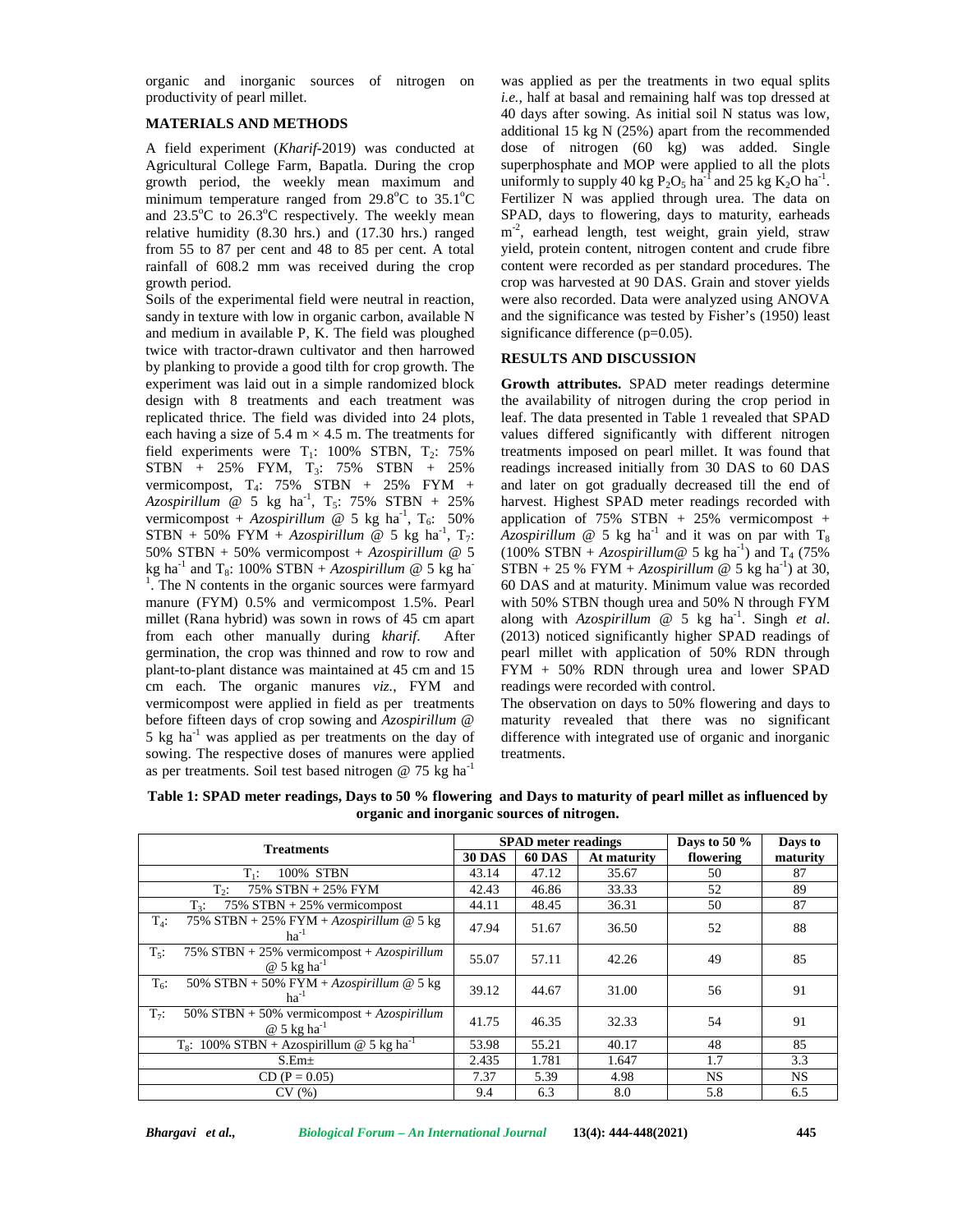**Yield attribute.** Data on number of earheads  $m<sup>2</sup>$ , y earhead weight, earhead length and test weight were recorded at the time of harvest and were summarized in Table 2 and remarkable improvement was observed due to combined application of sources of nitrogen. Highest number of earheads  $m<sup>2</sup>$  (26.67), length of earhead (23.79 cm) and weight of earhead (49.00 g) was recorded in treatment which received 75% STBN through urea and 25% N through vermicompost along with *Azospirillum*  $\omega$  5 kg ha<sup>-1</sup> (T<sub>5</sub>) which was at a par with T<sub>8</sub> (100% STBN + *Azospirillum* @ 5 kg ha<sup>-1</sup>). T<sub>6</sub> treatment recorded less number of earheads  $m<sup>-2</sup>$  (18.67), length of ear head (18.42 cm) and weight of earhead (37.38 g). The increase in yield attributes was reported with application of 125% RDF + vermicompost  $@$  5 t ha-1 in a field experiment conducted by Senthilkumar *et al.* (2018).The results of the present experiment corroborated with the findings of Thumar *et al*. (2016) who found integrated nutrient management on summer pearl millet was beneficial in improving yield attributes and Samuruthi *et al*. (2020) who reported improvement in yield attributes due integration of nutrient sources.

This might be due to integrated application of nitrogen (inorganic fertilizer, vermicompost, *Azospirillum*) in which inorganic fertilizer make more availability of nitrogen which provides to a higher availability to the plant, while vemicompost improves the soil properties, hydraulic conductivity of soil and also NPK availability, which have promoted growth and provided greater site for photosynthesis and have resulted in higher manufacture of food and its subsequent partitioning towards sink and resulting in increasing

yield attributes of pearl millet (Kumar *et al*., 2014). Use of bio-fertilizer (*Azospirillum*) led to higher availability of nitrogen as well as promoted the root growth, that promoted yield attributing characters. The findings of present investigation were supported by Kumar *et al*. (2019); Divya *et al*. (2017).

Test weight was not significantly influenced by nitrogen sources the range of test weight was between 12.23 g to 10.14 g. As the test weight was mostly governed by genetic makeup of the crop, the environmental and managerial factor had lesser effect on test weight. These results were in similarity with observations made by Bana *et al*. (2012).

**Yield.** The grain and straw yield of *kharif* pearl millet (Table 3) were significantly influenced by integration of fertilizers, manures and biofertilizers that resulted in a remarkable effect over application of chemical fertilizer alone. Significantly higher grain yield (2955 kg ha<sup>-1</sup>) and stover yield  $(5867 \text{ kg ha}^{-1})$  was observed with application of 75% STBN through urea and 25% through vermicompost along with *Azospirillum* @ 5 kg ha<sup>-1</sup> (T<sub>5</sub>) however, plots applied with 100% STBN through urea and  $A_{Z}$ *cospirillum*  $\omega$  5 kg ha<sup>-1</sup> was found to be on par with it. The lowest grain yield and straw yield was registered with  $50\%$  STBN +  $50\%$  FYM + *Azospirillum*  $\omega$  5 kg ha<sup>-1</sup> during the year of study. The results were in accordance with Singh *et al.* (2020) who reported the maximum yield with INM treatment where 25% N was replaced with vermicompost. Increase in grain and straw yield of pearl millet with application of N through integrated sources had also been reported by Chaudhari *et al*. (2016) and Singh *et al*. (2013).

**Table 2: Number of earheads m-2 and earhead weight (g) of pearl millet as influenced by organic and inorganic sources of nitrogen.**

| <b>Treatments</b>                                                         | No. of<br>earheads<br>$m^{-2}$ | <b>Earhead</b><br>weight | <b>Earheads</b><br>length | <b>Test</b><br>weight |
|---------------------------------------------------------------------------|--------------------------------|--------------------------|---------------------------|-----------------------|
| $T_1$ : 100% STBN                                                         | 21.00                          | 41.25                    | 21.10                     | 11.35                 |
| $T_2$ : 75% STBN + 25% FYM                                                | 20.67                          | 40.59                    | 20.43                     | 10.55                 |
| $T_3$ : 75% STBN + 25% vermicompost                                       | 22.00                          | 42.86                    | 21.53                     | 11.83                 |
| $T_4$ : 75% STBN + 25% FYM + Azospirillum @ 5 kg ha <sup>-1</sup>         | 23.00                          | 43.01                    | 21.71                     | 11.91                 |
| $T_{5}$ : 75% STBN + 25% vermicompost + Azospirillum @ 5 kg<br>$ha^{-1}$  | 26.67                          | 49.00                    | 23.79                     | 12.23                 |
| $T_6$ : 50% STBN + 50% FYM + Azospirillum @ 5 kg ha <sup>-1</sup>         | 18.67                          | 37.38                    | 18.42                     | 10.14                 |
| $T_7:50\%$ STBN + 50% vermicompost + Azospirillum @ 5 kg ha <sup>-1</sup> | 20.33                          | 40.50                    | 20.20                     | 10.43                 |
| T <sub>8</sub> : 100% STBN + Azospirillum @ 5 kg ha <sup>-1</sup>         | 24.67                          | 47.18                    | 23.57                     | 12.17                 |
| S.Em <sub>±</sub>                                                         | 1.09                           | 1.81                     | 0.886                     | 0.594                 |
| $CD (P = 0.05)$                                                           | 3.304                          | 5.481                    | 2.66                      | NS.                   |
| CV(%)                                                                     | 8.6                            | 7.4                      | 7.2                       | 9.1                   |

The efficacy of organic fertilizers improved with its integration with organic manures (Vermicompost, FYM). The increased vegetative growth and balanced C:N ratio might have increased the carbohydrates synthesis which promoted yield. Due to increased yield attributes like earheads  $m<sup>2</sup>$ , earhead weight, earhead Azosp length and test weight coupled with the higher crop dry matter observed with these treatments due to increased availability of nitrogen to plant through inorganic nitrogen fertilizer at initial crop stages and then in later stages by organic manures like vermicompost and FYM that corresponded to the crop

requirement throughout the growing season by slow mineralization. A positive effect of organic manures on yield of pearl millet have also been reported by Jain *et al.* (2018).

It was interesting to note that soil application of *Azospirillum* to the plot along with inorganic fertilizers  $(T_8)$  produced beneficial effect on yield in comparison to N alone  $(T_1)$ . It appeared from the results that biofertilizers also play useful role for these crops. Use of biofertilizers (*Azospirillum*) also significantly influenced the grain yield as *Azospirillum* bacteria fixes atmospheric nitrogen and produces growth

*Bhargavi et al., Biological Forum – An International Journal* **13(4): 444-448(2021) 446**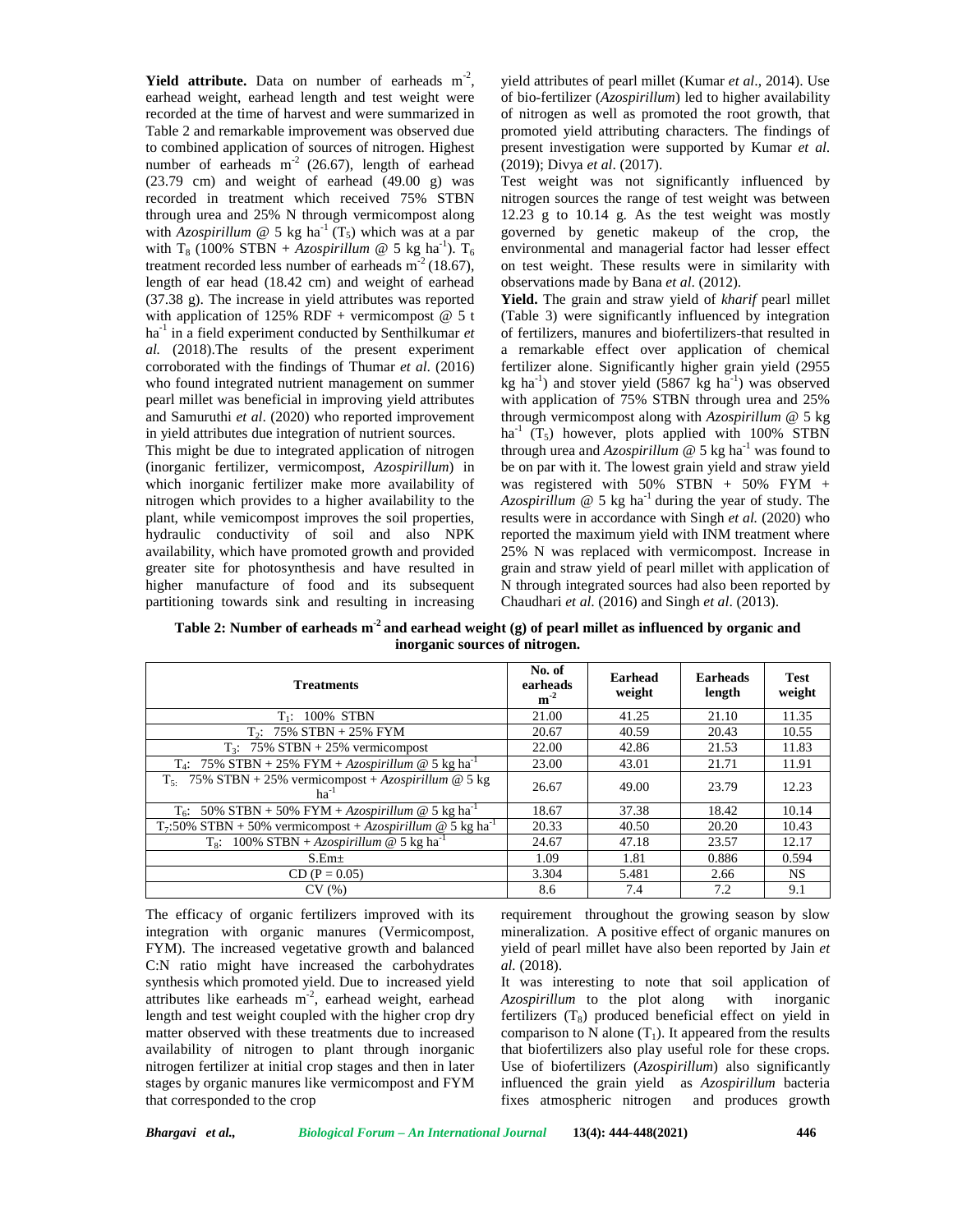hormones like IAA, GA and cytokinin. Golada *et al*. (2012) also observed that *Azospirillum* application significantly increased yield of pearl millet over the untreated control. Improvement in grain yield of peal millet due to application of biofertilizers was reported by Khambalkar *et al.* (2012) in 14 year long term fertility experiment. Thus balanced use of chemical

fertilizers in combination with organic manures and biofertilizers is necessary for sustaining the fertility and increasing cop productivity. Corroborative results have also been reported by Rathore *et al*. (2004); Chaudhari *et al*. (2016); Kumar *et al*. (2009); Jadhav *et al*. (2011); Shrivastava *et al*. (2017).

**Table 3: Grain yield (kg ha-1), stover yield (kg ha-1) and harvest index (%) of pearl millet as influenced by organic and inorganic sources of nitrogen.**

| <b>Treatments</b>                                                                         |                    | Yield $(kg ha^{-1})$ |  |  |
|-------------------------------------------------------------------------------------------|--------------------|----------------------|--|--|
|                                                                                           | <b>Grain yield</b> | <b>Stover yield</b>  |  |  |
| 100% STBN<br>Tæ                                                                           | 2403               | 4491                 |  |  |
| 75% STBN + 25% FYM<br>$T_{2}$ :                                                           | 2399               | 4476                 |  |  |
| $T_3$ : 75% STBN + 25% vermicompost                                                       | 2419               | 4804                 |  |  |
| $T_4$ : 75% STBN + 25% FYM + Azospirillum @ 5 kg ha <sup>-1</sup>                         | 2527               | 4998                 |  |  |
| $\omega$ 5 kg ha <sup>-1</sup><br>75% STBN + 25% vermicompost + $Azospirillum$<br>$T_{5}$ | 2955               | 5867                 |  |  |
| $T_6$ : 50% STBN + 50% FYM + Azospirillum @ 5 kg ha <sup>-1</sup>                         | 2182               | 4241                 |  |  |
| 50% STBN + 50% vermicompost + $Azospirillum$<br>$@5 \text{ kg ha}^{-1}$<br>$T_7$ :        | 2277               | 4322                 |  |  |
| 100% STBN + Azospirillum @ 5 kg ha <sup>-1</sup><br>$T_{8}$ :                             | 2691               | 5590                 |  |  |
| $S.Em \pm$                                                                                | 115.0              | 239.6                |  |  |
| $CD (P = 0.05)$                                                                           | 348                | 726                  |  |  |
| CV(%)                                                                                     | 8.1                | 8.7                  |  |  |

**Grain quality.** Nitrogen content in grain differed significantly (Table 4) due to application of different organic sources of nitrogen. Accordingly, the variation in protein content in pearlmillet grain was found to be significant. Nitrogen in grain was responsible for higher protein content in grain as nitrogen is the structural component of amino acid which constitutes the basis of protein and thus had a connection with nitrogen content in grain (Bana *et al*., 2012). Maximum protein and nitrogen content in pearl millet grain was recorded with application of  $75\%$  STBN +  $25\%$  vermicompost  $+Azospirillum \t@ 5 kg ha<sup>-1</sup>$  and it was on par with 100%  $STBN + Azospirillum @ 5 kg ha<sup>-1</sup> treatment. And these redu$ treatments have been significantly superior over rest of the treatments. Lowest protein content (9.58 %) was achieved with application of 50% STBN through urea and 50% N through FYM along with *Azospirillum* @ 5 kg ha<sup>-1</sup>. Kumar *et al.* (2014) reported the improved Azosp quality of pearl millet grain with application of integrated nutrient sources.

Due to application of vermicompost with high N % along with inorganic fertilizers the nitrogen content of

grain was high and also due to increased nitrogen uptake by increased mineralization native soil nitrogen. This is due the fact that higher protein content in pearl millet grain with *Azospirillum* application might be due to more atmospheric N fixation and increased concentration of nutrients in soil solution. Quality improvement through these organic sources might be due to better microbial activity and the microbes secrete many growth promoting substances that accelerates the physiological processes like synthesis of carbohydrates and proteins. Another reason for increased nitrogen content in seed is increased activity of nitrogenise reductase activity (Singh *et al.,* 2013).

These present observations were in close conformity with the findings made by Bar and Gautam (1991).

The lowest crude fiber content was reported in treatment  $T_5$  (75% STBN + 25% vermicompost + *Azospirillum* @ 5 kg ha<sup>-1</sup>) and  $T_6$  (50% STBN 50%) FYM +  $Azospirillum$  @ 5 kg ha<sup>-1</sup>) indicating improvement in seed quality by these treatments. The results were in line with the findings of Singh *et al*. (2018).

**Table 4: Protein content (%), nitrogen content (%) and crude fiber content (%) in grain of pearl millet crop as influenced by organic and inorganic sources of nitrogen.**

| <b>Treatments</b>                                                                   | Protein<br>content $(\% )$ | <b>Nitrogen</b><br>content $(\% )$ | <b>Crude fiber</b><br>content $(\% )$ |
|-------------------------------------------------------------------------------------|----------------------------|------------------------------------|---------------------------------------|
| $T_1$ : 100% STBN                                                                   | 10.14                      | 1.62                               | 3.17                                  |
| $T_2$ : 75% STBN + 25% FYM                                                          | 10.02                      | 1.60                               | 2.17                                  |
| $T_3$ : 75% STBN + 25% vermicompost                                                 | 10.25                      | 1.64                               | 2.22                                  |
| $T_4$ : 75% STBN + 25% FYM + Azospirillum @ 5 kg ha <sup>-1</sup>                   | 10.27                      | 1.66                               | 2.05                                  |
| $T_5$ : 75% STBN + 25% vermicompost + Azospirillum @ 5 kg ha <sup>-1</sup>          | 11.34                      | 1.82                               | 1.57                                  |
| $T_6$ : 50% STBN + 50% FYM + Azospirillum @ 5 kg ha <sup>-1</sup>                   | 9.58                       | 1.53                               | 1.70                                  |
| T <sub>7</sub> : 50% STBN + 50% vermicompost + Azospirillum @ 5 kg ha <sup>-1</sup> | 9.89                       | 1.58                               | 1.97                                  |
| $T_8$ : 100% STBN + Azospirillum @ 5 kg ha <sup>1</sup>                             | 11.01                      | 1.76                               | 2.80                                  |
| $S.Em \pm$                                                                          | 0.315                      | 0.057                              | 0.153                                 |
| $CD (P = 0.05)$                                                                     | 0.94                       | 1.62                               | 0.45                                  |
| CV(%)                                                                               | 5.2                        | 1.60                               | 12.1                                  |